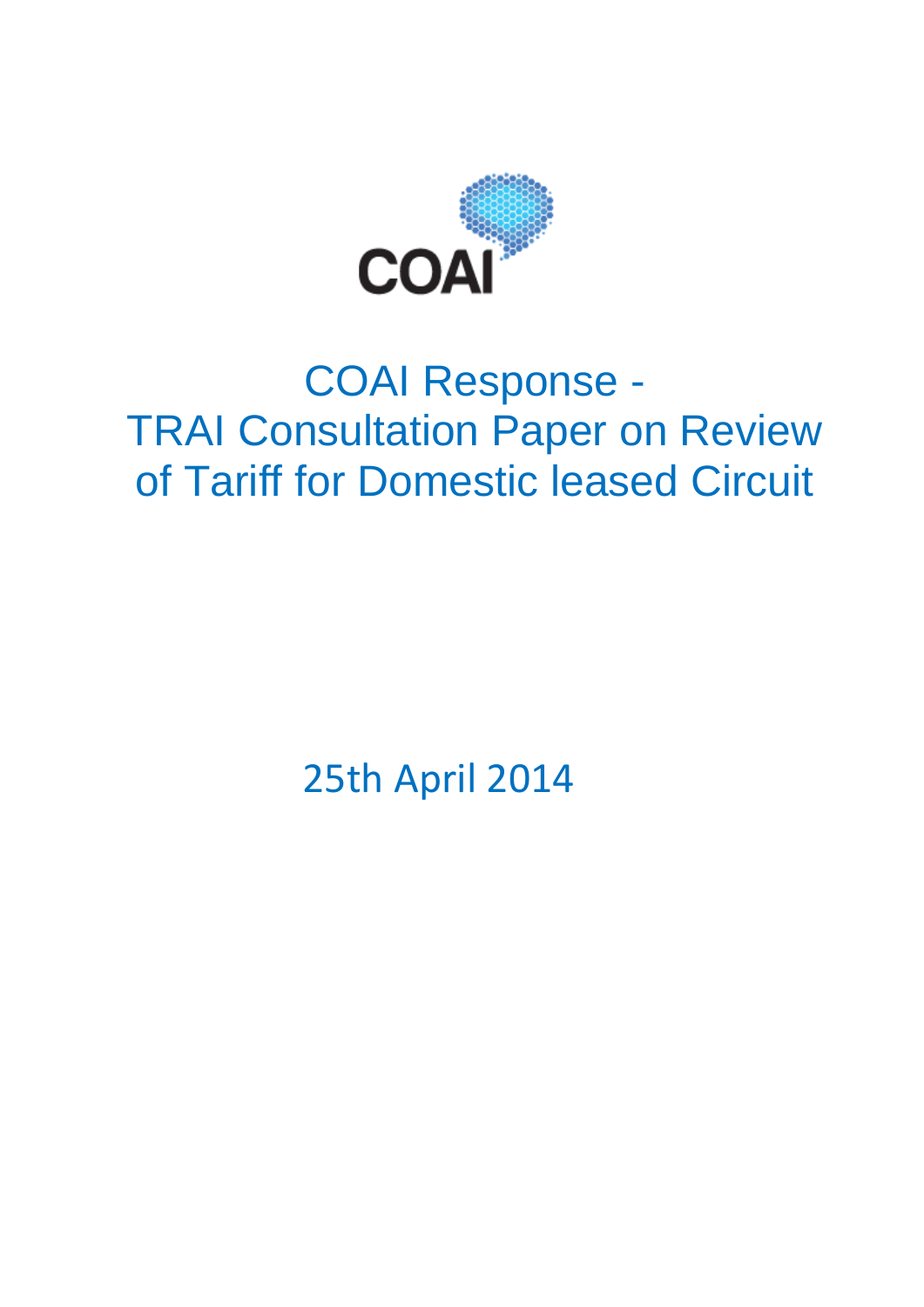

# **I. Preamble:**

- 1. At the outset, we would like to request the Authority to kindly consider following principles regarding regulatory economics before intervening with any Tariff Regulation for the Domestic Leased Circuit (DLC):
	- a. **Need of Regulation:** We believe that the Authority needs to only intervene via regulation in order to :
		- i. Avoid Market failure
		- ii. Safeguard to create effective competition<br>iii. Prevent anti-competitive practices
		- Prevent anti-competitive practices
		- iv. Ensure that consumer interests are protected.

# b. **The Regulation needs to be reviewed periodically:**

i. COAI believes that any static regulation may stifle innovation and investment. The Authority must periodically revisit and review its earlier regulation to take note of market developments and in case it finds that competition is working effectively, it must review the very need for a regulation and put in place a policy of forbearance.

#### 2. **Background for the Tariff Regulation for the Domestic Leased Circuit (DLC) in India:**

- a. In 1999 DLC was brought under Tariff Regulation as the Authority had opined that leaving the tariff for DLCs under **forbearance might lead to distortions in the telecom market and had therefore prescribed cost-based ceiling tariffs for DLCs in order to enhance demand for DLCs.**
- b. In its 2005 review, the Authority had decided to continue its tariff Regulation on the DLC services with an **intention to achieve adequate and effective competition in DLC market.**
- c. In 2007 the Authority had observed that since at that stage it was not mandated for one Operator to provide DLC to other operators, the same was resulting in:
	- **Insufficient competition in all segments of DLC**
	- **Limited choice to the end customer for end to end connectivity**
	- **Unreasonable terms and conditions in the case of provision of DLC by one Operator to another operator**.

Thus a regulatory framework for the provision of DLCs was laid down in 2007 through which the Authority imposed obligations on service providers having DLC capacity to share it with other service providers**.** 

### 3. **Current DLC Market scenario:**

The market scenario has changed significantly since 2005 and market for DLC has become very competitive. As highlighted by the Authority in its consultation paper, the following depicts the current status of the DLC market in India: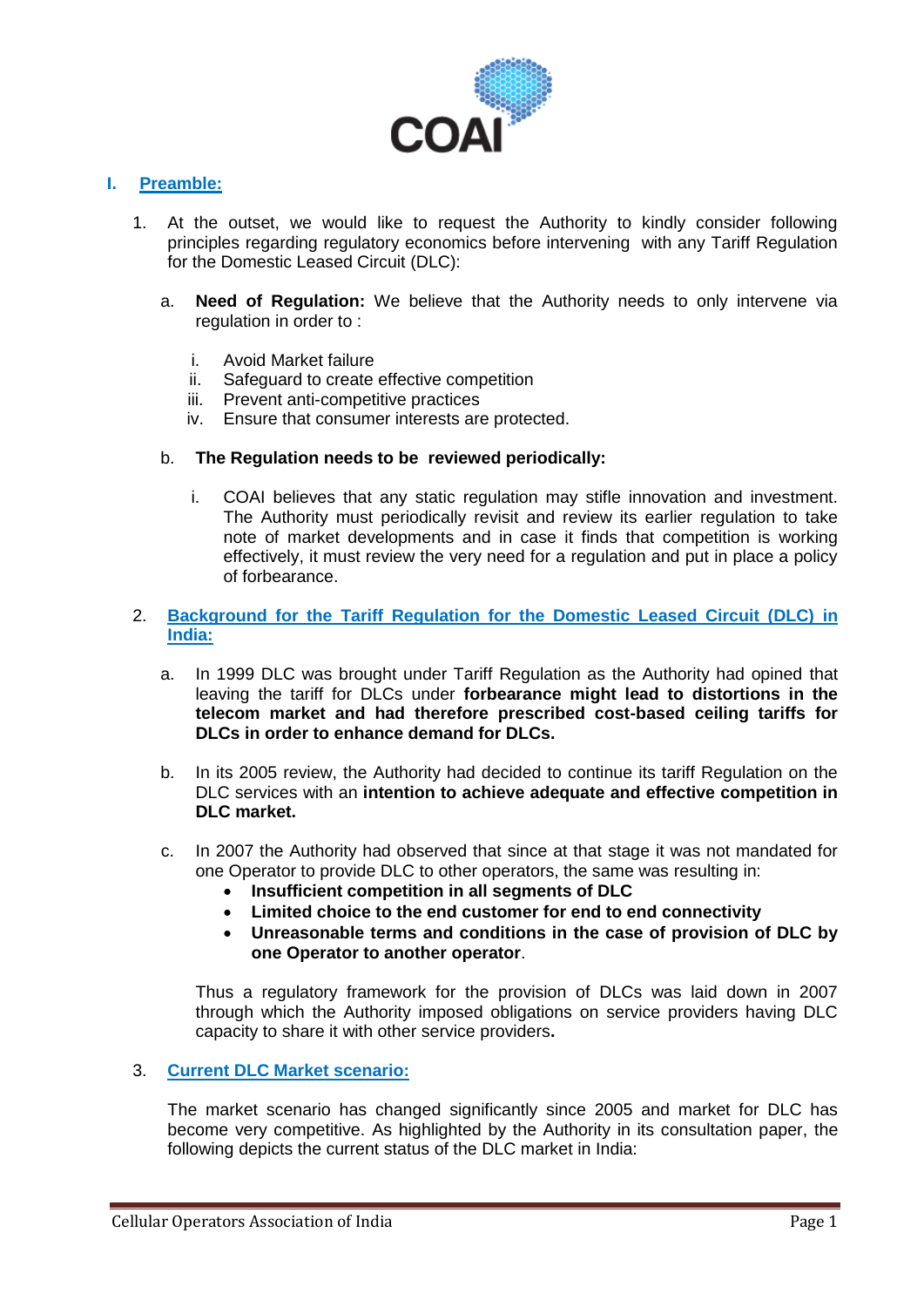

- a. **Prevailing Tariff is significantly below the ceiling tariff prescribed by the Authority, particularly on the dense routes:** Authority has tabulated the price discounts available from 9 service providers. These discounts are often above 60% and are almost 80% in some cases.
- b. **Reduction in Cost:** Per unit cost of providing DLC has reduced owing to advancements in the transmission technologies. **The same has been passed on to buyers in the form of discounts on the ceiling tariffs.**
- c. **Competition in the DLC sector:** Apart from 7 to 10 ASPs, which are present in each licensed service area (LSA), there are 31 licensed NLDOs who can offer DLCs in the entire country to the end users. Thus, there are multiple suppliers of trunk and local capacity with evidence of continued investment in fiber rollout.
- d. **Customers are seeking higher bandwidths**
- e. **New Technological Developments**: New methods of provisioning DLCs viz. MPLS-VPN3 have emerged. **Increased Innovation in DLC sector.**
- f. **Disparity among Routes and Geographical Areas:** In the remote and hilly areas such as North East, Assam and J&K service areas, demand for DLCs is relatively low and competition is less vigorous.

# 4. **COAI Submission:**

- a. As highlighted above, we are of the view that the Authority should only intervene through a Regulation in case there is evidence of "Market failure" or in case of inadequate competition in the market place resulting in high tariffs.
- b. Considering the current status of the DLC market in India as highlighted in the Consultation Paper, it is clearly evident that **DLC market in the country is working very well, having adequate competition resulting in discounts of above 60% below the ceiling rates prescribed by the regulator. Thus, we are of the view that the Authority should review the need for regulation and go in for a policy of forbearance.**
- c. We are of the view that if the Authority continues with the ceiling in these highly competitive areas (dense areas), the same may stifle innovation and investment in this sector. Inappropriate price controls can fundamentally dis-incentivize telecom operators from investing in upgrading and expanding its DLC network, as it will increase the cost of raising capital, and reduce the commercial returns necessary to justify the risks involved in this type of investment. **Thus, we reiterate that given that the market and competition is working effectively, the Authority should go in for a policy of forbearance.**
- d. **International Practice:** We would like to highlight examples of some of the countries wherein regulator has abolished its regulation on DLC citing that the DLC sector has become competitive: .
	- i. **JAPAN:** All Regulations in DPLC market were abolished in April 2004 as the regulator determined that the market was now competitive.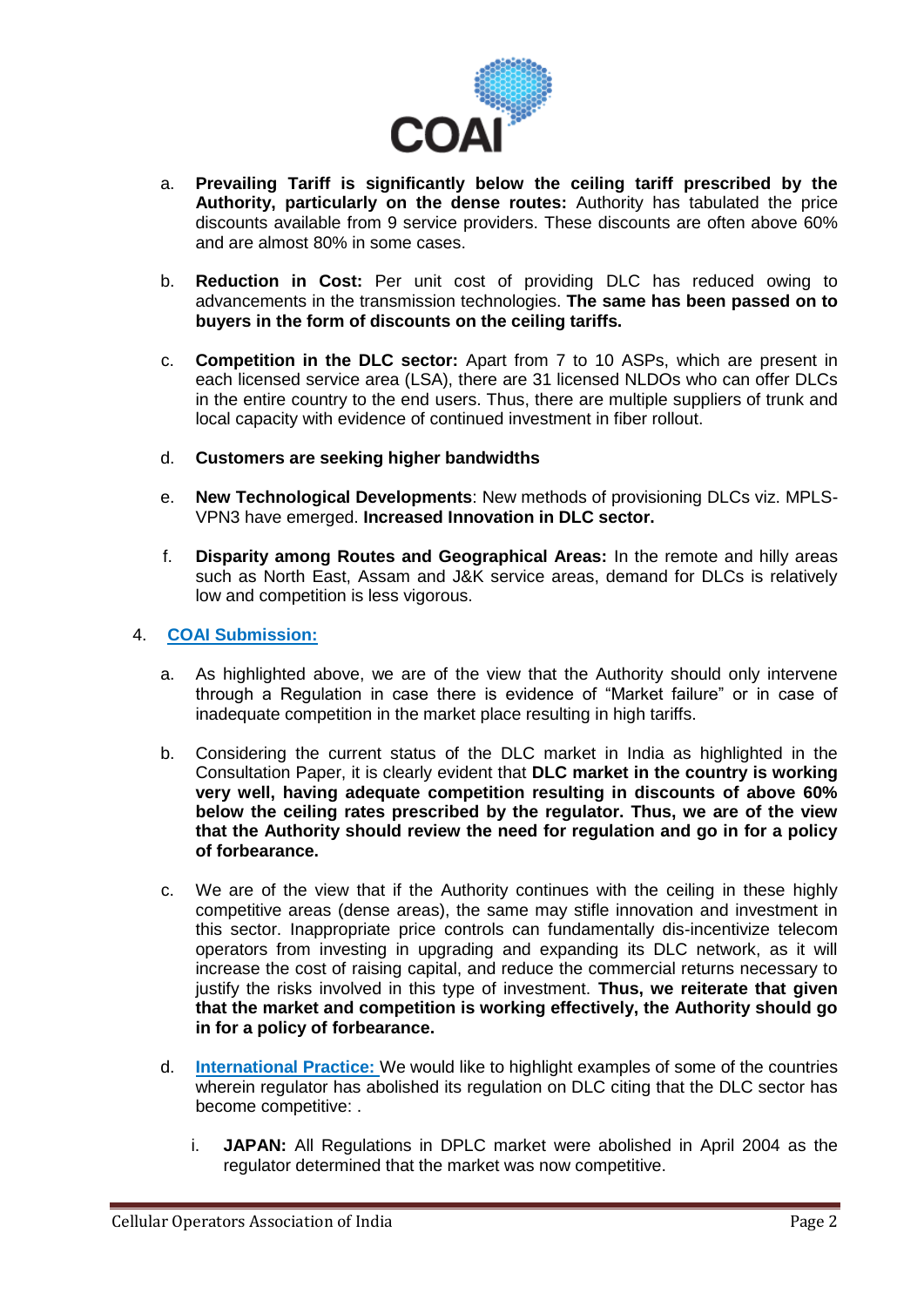

- ii. **IRELAND**: In 2004, ComReg conducted the detailed study of the leased line market in the Country and concluded with the removal of all regulation in DPLC market.
- iii. **South Korea:** Domestic leased lines were completely deregulated in South Korea in 1990, and further steps towards liberalization followed in 1991. This resulted in increased competition, and international recognition of the South Korean telecommunications market as one of the most mature telecom markets.
- iv. **U.K:** In February 2013, OFCOM, while lowering the prices of high speed data links in most of the United Kingdom, recognized the increased competition within and around the London area, and proposed the imposition of lighter regulation in the case of products up to and including 1 Gbit/S, and no regulation on very high bandwidth products where there is effective competition. OFCOM, at the same time also proposed to deregulate the market for long distance legacy leased lines.

# e. **Geographical Monopolistic situation:**

- i. The Authority in its Consultation Paper has stated that the price of DLCs in the remote and hilly areas such as North East, Assam and J&K service areas "*remain near the ceiling tariffs prescribed by the Authority*". **We are of the view that in case, there is evidence that competition is not working effectively in these areas the Authority may consider reviewing of ceilings for these service areas only.**
- ii. However, we reiterate that setting the ceiling too low in these areas might hamper investment in building infrastructure in these areas.
- iii. **International Practice:** We would like to highlight some of the regulators who have adopted a regulation based on geography:
	- **Malaysia:** The Malaysian Communications and Multimedia Commission observed that the characteristics of competition in the provision of leased line service vary on a route-by-route basis and decided that competition needs to be assessed on a case-by-case basis, taking into consideration the specific characteristics of the given leased line route.
	- **U.K:** In the UK, Ofcom has found that SMP varies by circuit type (trunk versus others) and geographically, i.e. regulation is confined to certain types of links in particular geographic areas.

# 5. **Summary Submission:**

- a. **The Authority should not prescribe any ceiling tariff for the DLC services in India and should go in for a policy of forbearance.**
- b. **The ceiling should only be prescribed for the areas where there is no adequate competition and wherein the operators are providing the services at the ceiling rate or without any discount for e.g. in areas of North East, Assam and J&K service areas.**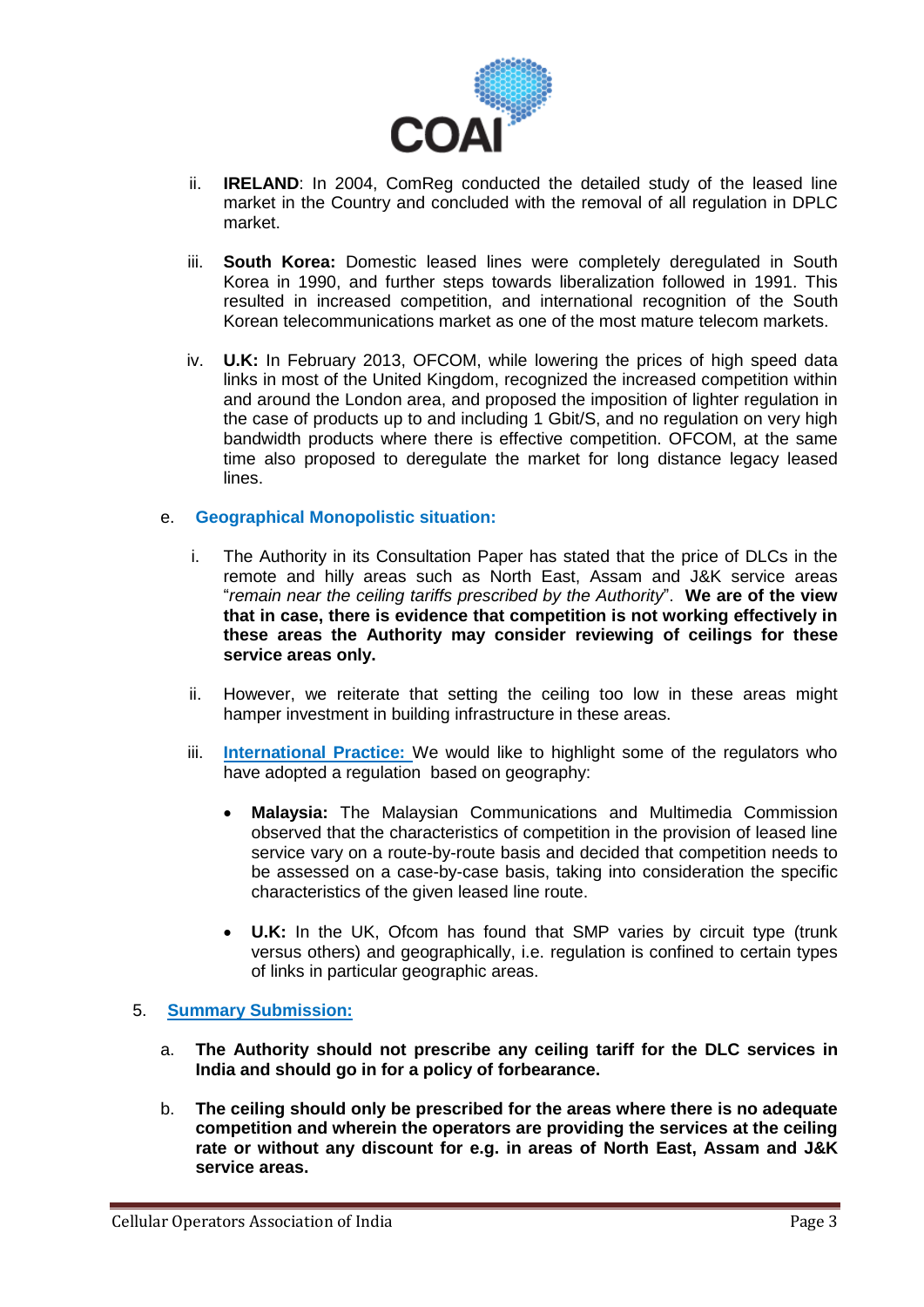

c. **The Authority should determine the ceilings in these areas based on fully allocated cost methodology.**

#### **II. Issue Wise Response:**

**Q1: Should TRAI continue to use the bottom-up fully allocated cost method for computation of the cost-based ceiling tariffs for point-to-point DLCs (P2P-DLCs)?**

# **COAI Comments:**

- a. As stated in our response above, we would like to submit that TRAI should follow the policy of forbearance for the DLC services.
- b. Only in places such as J&K and N.E, where competition is inadequate, the Authority may consider imposing a ceiling. TRAI may adopt bottom-up fully allocated cost methodology for calculation of the ceiling.

**Q2: In case your response to the Q1 is in the affirmative, what values of the following items should be used for estimation of ceiling tariffs for P2P-DLCs:** 

**(i) Return on Capital Employed (ROCE)** 

**(ii) Useful lives of transmission equipment and Optical Fiber Cable (OFC) separately (iii) Average no. of fiber pairs lit in OFC in trunk segment and local lead segment separately** 

**(iv) Utilization factor of the OFC system in trunk segment and local lead segment separately?** 

#### **COAI Comments:**

#### **a. No Comments**

**Q3: In case your response to the Q1 is in the negative, what should be the alternative approach for determining tariffs for P2P-DLCs of various bandwidth capacities? Please support your view with a detailed methodology along with supporting data and assumptions, if any.**

#### **COAI Comments:**

a. We believe that the market for all types of capacity and circuit length is competitive and that no intervention on the part of TRAI is required.

#### **Q4: In your opinion, what are the bandwidth capacities of P2P-DLCs for which ceiling tariffs need to be prescribed?**

#### **COAI Comments:**

a. Approach of forbearance should be adopted for all bandwidth capacity.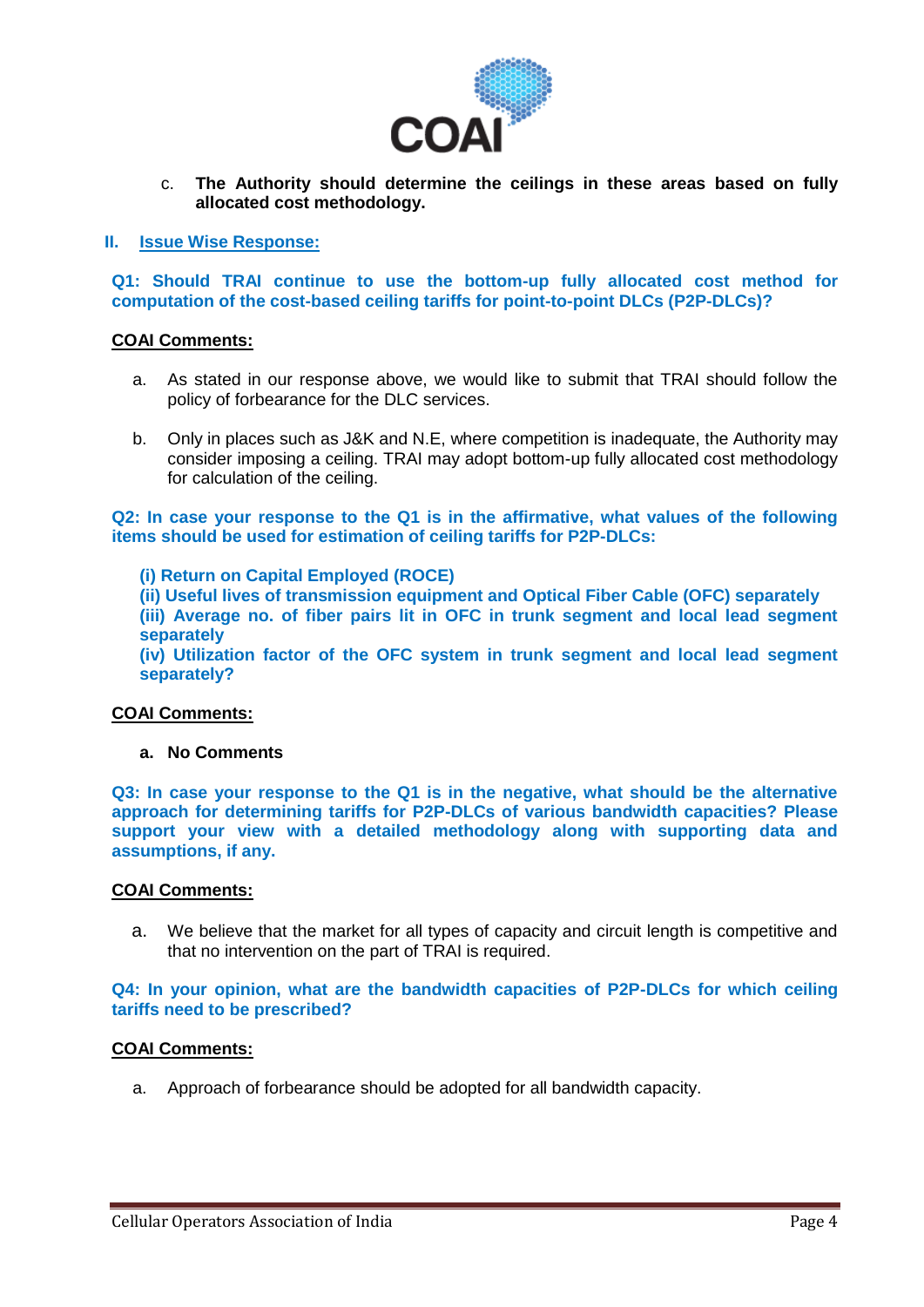

**Q5: In your opinion, is there a need for prescribing separate ceiling tariffs for local lead and trunk segment?** 

#### **COAI Comments:**

a. TRAI should adopt the approach of forbearance and we believe that there is **no need to prescribe separate ceiling for local lead and trunk segment.** The cost of local lead may be different in different geographies depending on local Right of Way (RoW) costs in the respective city. It would, therefore, be impractical to assign a nationwide tariff ceiling on local lead.

**Q6: In your opinion, is there a need for prescribing separate ceiling tariffs for remote and hilly areas?** 

#### **COAI Comments:**

a. TRAI may prescribe a ceiling for remote and hilly areas, keeping in mind the ground realities.

#### **Q7: In your opinion, what are the distances of**

- **(i) Trunk segment and**
- **(ii) Local lead segment (separately)**
- **of P2P-DLCs for which ceiling tariffs need to be prescribed?**

**Q8: In your opinion, is the distance interval of 5 km still relevant for prescribing distancebased ceiling tariffs for P2P-DLCs?** 

**Q9: In case your response to the Q8 is in the negative, what distance interval should be used for prescribing distance-based ceiling tariffs for P2P-DLCs?** 

#### **COAI Comments:**

#### **a. No Comments**

**Q10: What equipped capacities of trunk segment and local lead of P2P-DLC should be used for computation of ceiling tariffs of various bandwidth capacities?** 

#### **COAI Comments:**

**a. No Comments**

#### **Q11: Should VPNs such as MPLS-VPNs also be brought under tariff regulations for DLC?**

#### **COAI Comments:**

- **a. We are of the view that MPLS-VPNs should not be brought under the tariff regulations for DLCs due to following reason:**
	- i. As highlighted in the preamble, we are of the view that TRAI should only regulate the service in case there is clear evidence of a failure in the market.